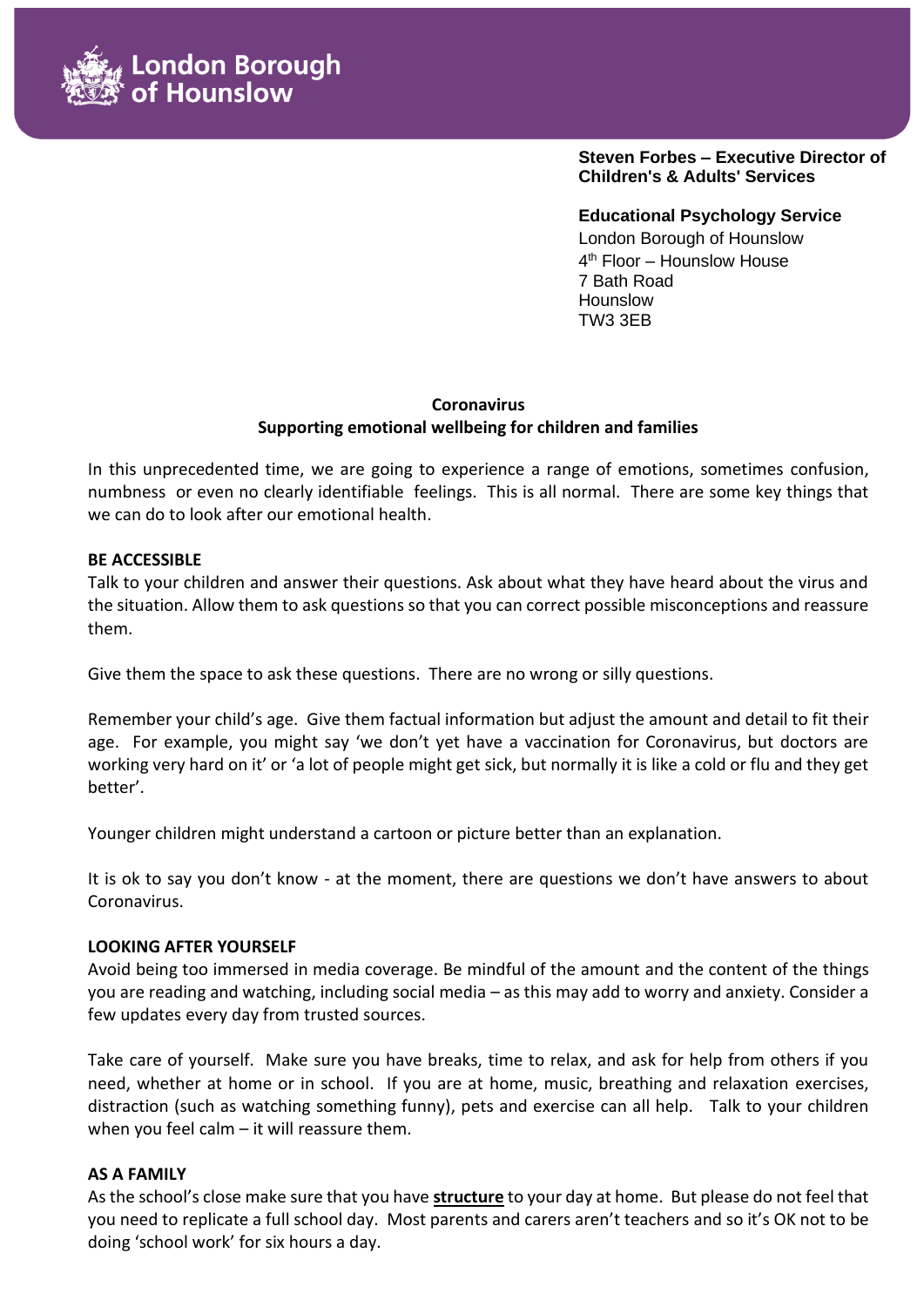Keep to routines (e.g. time for learning, lunch time, break times). Children respond better to routine and stability. It will be helpful to involve children in creating this routine, so that they feel part of the plan, rather than the plan being imposed on them. You could display the routine using a timeline, or maybe pictures and visuals. Encourage children to develop independence by referring to their own routine/plan themselves.

Do not worry if the routine isn't perfect – Remember, this is not a normal situation.

It would be helpful to keep school work in once place or area of the house. This can help to maintain a work/home boundary.

If your child seems worried, it may be good to distract them with something that takes their mind off their worries. You might also want to set aside 10-15 minutes each day for them to talk about any worries, and to reassure them.

Remember to keep things positive and give children hope. For example, tell children that now many people are working to make this better and that even though it is serious, everyone is doing their best to help people.

Do nice things together and keep active. Make a timetable/plan of when family time and nice things will happen, for example, playing games, cooking, exercise or do other things that you know most of you like.

Try to find a good balance between time together and screen time. Try not to worry too much if your rules for screen time become relaxed, although do ensure parental controls are on electronic devices and that you can supervise (as best as possible) screen time.

Keep in good contact with family and friends (via Facetime, Skype WhatsApp etc-following NHS guidance on 'social contact'). This will help children connect with others and know that others are thinking about them. It will also reassure them that others are well.

If you have any worries or concerns about your child's emotions/behaviour please do let the school know, even if they are closed. There will be plans to make senior staff available to liaise with parents. They can give you advice or signpost you to services to contact. Or you can contact the Educational Psychology Service on 0208 583 4188.

# **Some useful links:**  NHS Advice <https://www.nhs.uk/conditions/coronavirus-covid-19/>

The British Psychological Society Advice: [https://www.bps.org.uk/sites/www.bps.org.uk/files/Policy/Policy%20-](https://www.bps.org.uk/sites/www.bps.org.uk/files/Policy/Policy%20-%20Files/Talking%20to%20children%20about%20coronavirus.pdf) [%20Files/Talking%20to%20children%20about%20coronavirus.pdf](https://www.bps.org.uk/sites/www.bps.org.uk/files/Policy/Policy%20-%20Files/Talking%20to%20children%20about%20coronavirus.pdf)

How to talk to your child about coronavirus, by Unicef: <https://www.unicef.org/coronavirus/how-talk-your-child-about-coronavirus-covid-19>

Child-friendly explanation of Coronavirus for Primary age students: [https://660919d3-b85b-43c3-a3ad-](https://660919d3-b85b-43c3-a3ad-3de6a9d37099.filesusr.com/ugd/64c685_319c5acf38d34604b537ac9fae37fc80.pdf)[3de6a9d37099.filesusr.com/ugd/64c685\\_319c5acf38d34604b537ac9fae37fc80.pdf](https://660919d3-b85b-43c3-a3ad-3de6a9d37099.filesusr.com/ugd/64c685_319c5acf38d34604b537ac9fae37fc80.pdf)